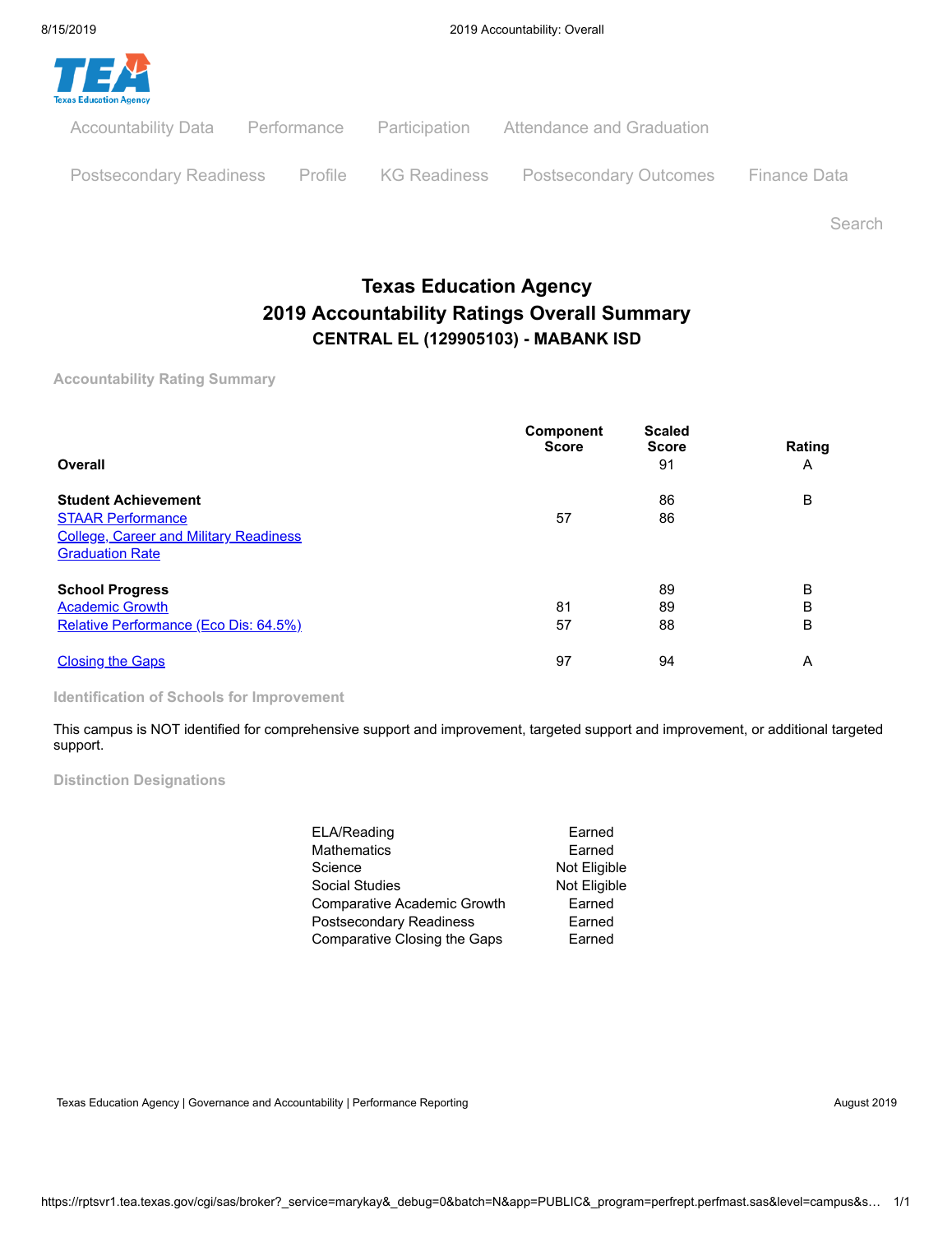#### **TEXAS EDUCATION AGENCY 2019 Distinction Designation Summary Academic Achievement in English Language Arts/Reading CENTRAL EL (129905103) - MABANK ISD Campus Type: Elementary**

| Indicator                                               | <b>Indicator</b><br><b>Score</b> | Quartile       |
|---------------------------------------------------------|----------------------------------|----------------|
|                                                         |                                  |                |
| Attendance Rate                                         | 96.6%                            | Q1             |
| Accelerated Student Progress in ELA/Reading             | 22.0%                            | Q <sub>2</sub> |
| Grade 3 Reading Performance (Masters Grade Level)       | 23.0%                            | Q <sub>3</sub> |
| Grade 4 Reading Performance (Masters Grade Level)       | 31.0%                            | Q1             |
| Grade 4 Writing Performance (Masters Grade Level)       | 12.0%                            | Q1             |
| Grade 5 Reading Performance (Masters Grade Level)       |                                  |                |
| Grade 6 Reading Performance (Masters Grade Level)       |                                  |                |
| Grade 7 Reading Performance (Masters Grade Level)       |                                  |                |
| Grade 7 Writing Performance (Masters Grade Level)       |                                  |                |
| Grade 8 Reading Performance (Masters Grade Level)       |                                  |                |
| English I Performance (Masters Grade Level)             |                                  |                |
| English II Performance (Masters Grade Level)            |                                  |                |
| AP/IB Examination Participation: ELA                    |                                  |                |
| AP/IB Examination Results (Examinees >= Criterion): ELA |                                  |                |
| <b>SAT/ACT Participation</b>                            |                                  |                |
| Average SAT Score: Reading and Writing                  |                                  |                |
| Average ACT Score: ELA                                  |                                  |                |
| Advanced/Dual-Credit Completion: ELA/Reading (9-12)     |                                  |                |
| <b>Total Indicators for ELA/Reading</b>                 |                                  | 3 of 5         |
|                                                         |                                  |                |

Distinction Campus Outcome: 3 of 5 eligible indicators in Q1 (Top Quartile)

3 of  $5 = 60%$ 

Distinction Target: Elementary = 50% or higher

### **DISTINCTION EARNED**

Blank values for an indicator score occur if the indicator is not applicable to that campus or does not meet the minimum size of 10 students.

Blank values for a quartile occur if there are fewer than 20 campuses in the campus comparison group with data for each qualifying indicator.

The attendance rate indicator is not subject specific; therefore, it applies to ELA/reading, mathematics, science, and social studies. Consequently, this indicator cannot be the sole measure used by a campus to attain a distinction.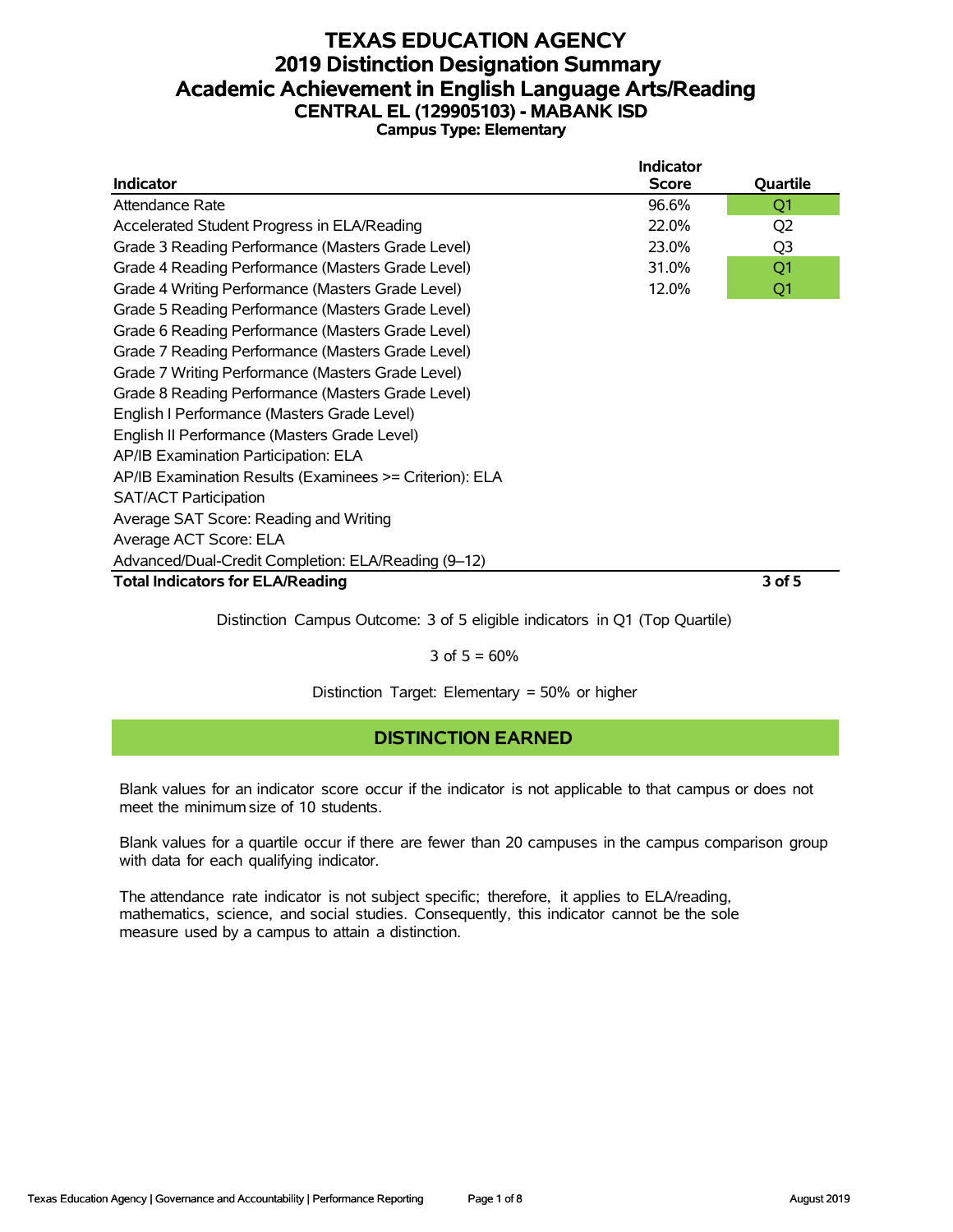#### **TEXAS EDUCATION AGENCY 2019 Distinction Designation Summary Academic Achievement in Mathematics CENTRAL EL (129905103) - MABANK ISD Campus Type: Elementary**

|                                                                 | <b>Indicator</b> |          |
|-----------------------------------------------------------------|------------------|----------|
| <b>Indicator</b>                                                | <b>Score</b>     | Quartile |
| Attendance Rate                                                 | 96.6%            | Q1       |
| Accelerated Student Progress in Mathematics                     | 44.0%            | Q1       |
| Grade 3 Mathematics Performance (Masters Grade Level)           | 33.0%            | Q1       |
| Grade 4 Mathematics Performance (Masters Grade Level)           | 55.0%            | Q1       |
| Grade 5 Mathematics Performance (Masters Grade Level)           |                  |          |
| Grade 6 Mathematics Performance (Masters Grade Level)           |                  |          |
| Grade 7 Mathematics Performance (Masters Grade Level)           |                  |          |
| Grade 8 Mathematics Performance (Masters Grade Level)           |                  |          |
| Algebra I by Grade 8 - Participation                            |                  |          |
| Algebra I Performance (Masters Grade Level)                     |                  |          |
| AP/IB Examination Participation: Mathematics                    |                  |          |
| AP/IB Examination Results (Examinees >= Criterion): Mathematics |                  |          |
| <b>SAT/ACT Participation</b>                                    |                  |          |
| Average SAT Score: Mathematics                                  |                  |          |
| Average ACT Score: Mathematics                                  |                  |          |
| Advanced/Dual-Credit Completion: Mathematics (9-12)             |                  |          |
| <b>Total Indicators for Mathematics</b>                         |                  | 4 of 4   |

Distinction Campus Outcome: 4 of 4 eligible indicators in Q1 (Top Quartile)

#### 4 of  $4 = 100%$

Distinction Target: Elementary = 50% or higher

#### **DISTINCTION EARNED**

Blank values for an indicator score occur if the indicator is not applicable to that campus or does not meet the minimum size of 10 students.

Blank values for a quartile occur if there are fewer than 20 campuses in the campus comparison group with data for each qualifying indicator.

The attendance rate indicator is not subject specific; therefore, it applies to ELA/reading, mathematics, science, and social studies. Consequently, this indicator cannot be the sole measure used by a campus to attain a distinction.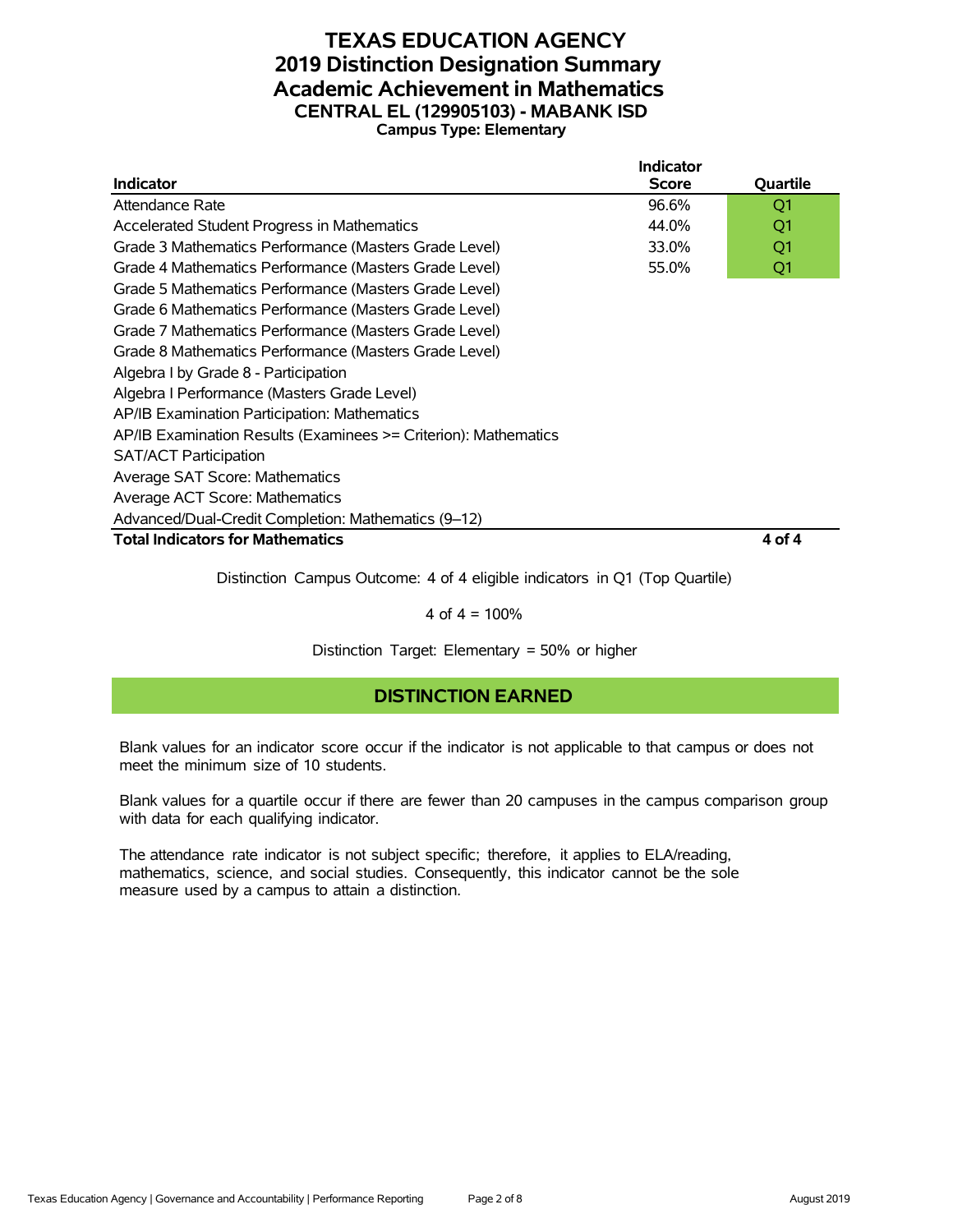## **TEXAS EDUCATION AGENCY 2019 Distinction Designation Summary Academic Achievement in Science CENTRAL EL (129905103) - MABANK ISD Campus Type: Elementary**

**This campus is not eligible for this Distinction Designation. See the** *2019 Accountability Manual* **for more information.**

### **NOT ELIGIBLE**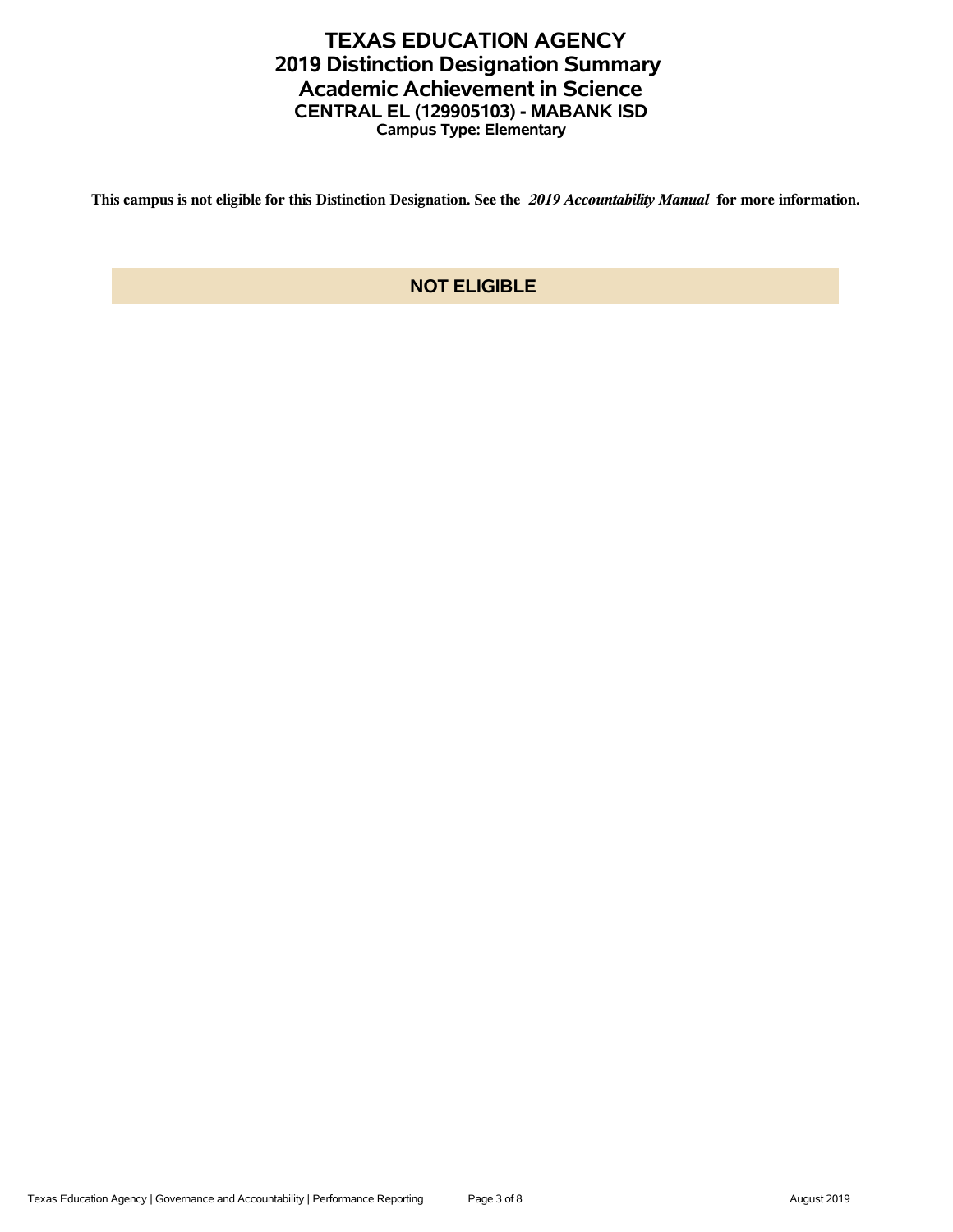## **TEXAS EDUCATION AGENCY 2019 Distinction Designation Summary Academic Achievement in Social Studies CENTRAL EL (129905103) - MABANK ISD Campus Type: Elementary**

**This campus is not eligible for this Distinction Designation. See the** *2019 Accountability Manual* **for more information.**

### **NOT ELIGIBLE**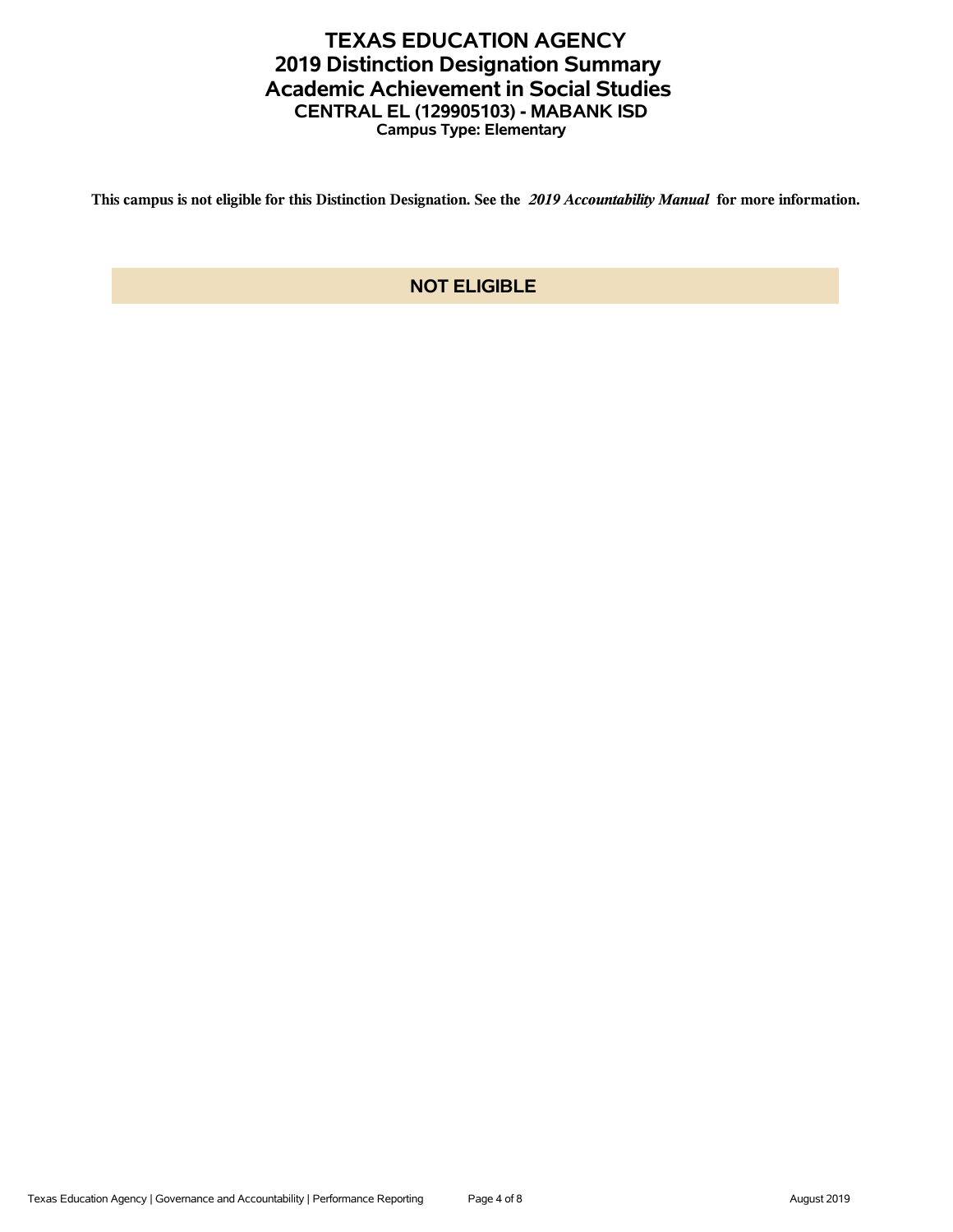#### **TEXAS EDUCATION AGENCY 2019 Distinction Designation Summary Top 25 Percent: Comparative Academic Growth (AG) CENTRAL EL (129905103) - MABANK ISD Campus Type: Elementary**

|                                               |                            | AG            |
|-----------------------------------------------|----------------------------|---------------|
|                                               |                            | <b>Scaled</b> |
| <b>Campus Name</b>                            | <b>District Name</b>       | <b>Score</b>  |
| 1 CALDER ROAD EL (084901109)                  | <b>DICKINSON ISD</b>       | 91            |
| 2 O M ROBERTS EL (020905109)                  | <b>BRAZOSPORT ISD</b>      | 90            |
| <b>CENTRAL EL (129905103)</b>                 | <b>MABANK ISD</b>          | 89            |
| 3 IDEA MAYS ACADEMY (108807126)               | <b>IDEA PUBLIC SCHOOLS</b> | 89            |
| 4 LUCKEY RANCH EL (163908106)                 | <b>MEDINA VALLEY ISD</b>   | 86            |
| 5 FOX RUN EL (015910130)                      | <b>NORTH EAST ISD</b>      | 85            |
| 6 HANNA SPRINGS EL (141901103)                | <b>LAMPASAS ISD</b>        | 85            |
| 7 BRAUCHLE EL (015915150)                     | <b>NORTHSIDE ISD</b>       | 83            |
| 8 TURNER EL (101917132)                       | PASADENA ISD               | 80            |
| 9 SOUTH BELT EL (101917138)                   | PASADENA ISD               | 75            |
| 10 EARNEST O WOODS INT (234907101)            | <b>WILLS POINT ISD</b>     | 74            |
| 11 ELISABET NEY EL (020905107)                | <b>BRAZOSPORT ISD</b>      | 74            |
| 12 HUGHES SPRINGS EL (034903101)              | <b>HUGHES SPRINGS ISD</b>  | 74            |
| 13 OAKS EL (101913108)                        | <b>HUMBLE ISD</b>          | 72            |
| 14 ALTON EL (239901101)                       | <b>BRENHAM ISD</b>         | 69            |
| 15 IDEA JUDSON ACADEMY (108807125)            | <b>IDEA PUBLIC SCHOOLS</b> | 69            |
| 16 MT VERNON EL (080901103)                   | <b>MOUNT VERNON ISD</b>    | 69            |
| 17 SPRINGTOWN EL (184902106)                  | <b>SPRINGTOWN ISD</b>      | 69            |
| 18 HUNT EL (062901042)                        | <b>CUERO ISD</b>           | 67            |
| 19 JANET BROCKETT EL (220908119)              | <b>MANSFIELD ISD</b>       | 67            |
| 20 MINA EL (011901102)                        | <b>BASTROP ISD</b>         | 67            |
| 21 PINE FOREST EL (181907101)                 | <b>VIDOR ISD</b>           | 67            |
| 22 CROCKETT EL (117901105)                    | <b>BORGER ISD</b>          | 65            |
| 23 LAKEVIEW EL (191901105)                    | <b>CANYON ISD</b>          | 62            |
| 24 OAK FOREST EL (181907103)                  | <b>VIDOR ISD</b>           | 62            |
| 25 RICARDO EL (137902101)                     | <b>RICARDO ISD</b>         | 62            |
| 26 BOWIE EL (175903101)                       | <b>CORSICANA ISD</b>       | 60            |
| 27 FAIRVIEW EL (091906105)                    | <b>SHERMAN ISD</b>         | 60            |
| 28 BESS RACE EL (220912101)                   | <b>CROWLEY ISD</b>         | 59            |
| 29 VIDOR EL (181907102)                       | <b>VIDOR ISD</b>           | 59            |
| 30 YOUNG EL (249905104)                       | <b>DECATUR ISD</b>         | 59            |
| 31 HUGHES ROAD EL (084901106)                 | <b>DICKINSON ISD</b>       | 58            |
| 32 SAMUEL HOUSTON EL (236902103)              | <b>HUNTSVILLE ISD</b>      | 58            |
| 33 HEWITT EL (161903102)                      | <b>MIDWAY ISD</b>          | 57            |
| 34 PALMER EL (070910101)                      | <b>PALMER ISD</b>          | 57            |
| 35 CENTRAL EL (003907102)                     | <b>CENTRAL ISD</b>         | 56            |
| 36 HYDE PARK EL (091903104)                   | <b>DENISON ISD</b>         | 55            |
| 37 GILBERT J MIRCOVICH ELEMENTARY (205903104) | <b>INGLESIDE ISD</b>       | 54            |
| 38 WINNSBORO EL (250907103)                   | WINNSBORO ISD              | 54            |
| 39 BRENHAM EL (239901102)                     | <b>BRENHAM ISD</b>         | 53            |
| 40 CALALLEN EAST EL (178903104)               | <b>CALALLEN ISD</b>        |               |

Top 25 Percent: Comparative Academic Growth Target = Academic Growth Scaled Score of 74

#### **DISTINCTION EARNED**

Blank values for an Academic Growth Scaled Score occur if the indicator is not applicable to that campus or does not meet the minimum size of 10.

Where Academic Growth Scaled Scores are identical, the campuses are listed alphabetically by campus name.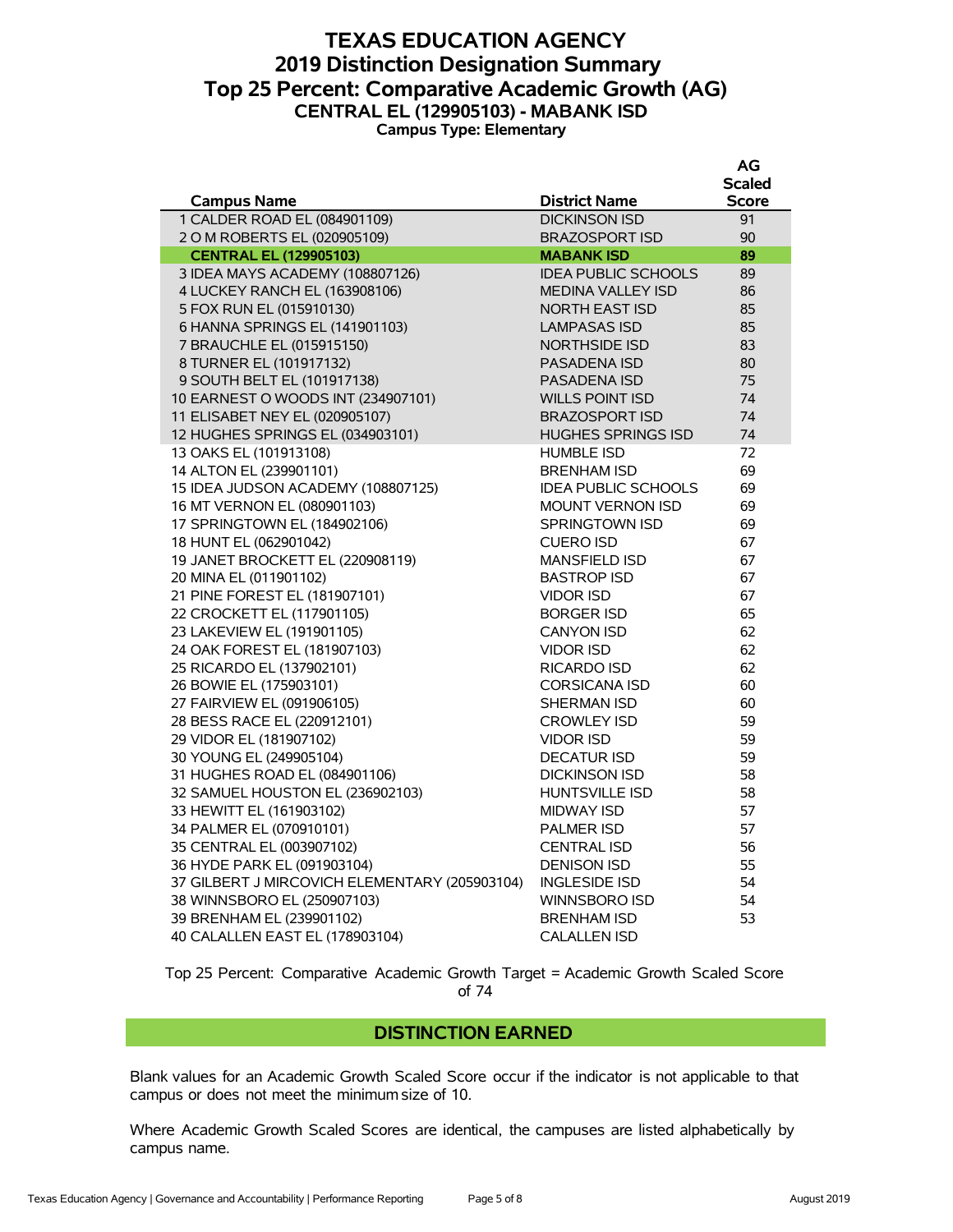#### **TEXAS EDUCATION AGENCY 2019 Distinction Designation Summary Top 25 Percent: Comparative Closing the Gaps (CTG) CENTRAL EL (129905103) - MABANK ISD Campus Type: Elementary**

|                                               |                            | <b>CTG</b>    |
|-----------------------------------------------|----------------------------|---------------|
|                                               |                            | <b>Scaled</b> |
| <b>Campus Name</b>                            | <b>District Name</b>       | <b>Score</b>  |
| 1 CALDER ROAD EL (084901109)                  | <b>DICKINSON ISD</b>       | 100           |
| 2 LUCKEY RANCH EL (163908106)                 | <b>MEDINA VALLEY ISD</b>   | 100           |
| <b>CENTRAL EL (129905103)</b>                 | <b>MABANK ISD</b>          | 94            |
| 3 CALALLEN EAST EL (178903104)                | <b>CALALLEN ISD</b>        | 90            |
| 4 FOX RUN EL (015910130)                      | <b>NORTH EAST ISD</b>      | 90            |
| 5 O M ROBERTS EL (020905109)                  | <b>BRAZOSPORT ISD</b>      | 89            |
| 6 TURNER EL (101917132)                       | <b>PASADENA ISD</b>        | 89            |
| 7 BRAUCHLE EL (015915150)                     | <b>NORTHSIDE ISD</b>       | 88            |
| 8 IDEA MAYS ACADEMY (108807126)               | <b>IDEA PUBLIC SCHOOLS</b> | 88            |
| 9 HANNA SPRINGS EL (141901103)                | <b>LAMPASAS ISD</b>        | 86            |
| 10 SOUTH BELT EL (101917138)                  | <b>PASADENA ISD</b>        | 80            |
| 11 ELISABET NEY EL (020905107)                | <b>BRAZOSPORT ISD</b>      | 75            |
| 12 HUGHES SPRINGS EL (034903101)              | <b>HUGHES SPRINGS ISD</b>  | 75            |
| 13 IDEA JUDSON ACADEMY (108807125)            | <b>IDEA PUBLIC SCHOOLS</b> | 75            |
| 14 JANET BROCKETT EL (220908119)              | <b>MANSFIELD ISD</b>       | 75            |
| 15 MINA EL (011901102)                        | <b>BASTROP ISD</b>         | 75            |
| 16 RICARDO EL (137902101)                     | RICARDO ISD                | 75            |
| 17 OAKS EL (101913108)                        | <b>HUMBLE ISD</b>          | 74            |
| 18 SPRINGTOWN EL (184902106)                  | <b>SPRINGTOWN ISD</b>      | 73            |
| 19 BOWIE EL (175903101)                       | <b>CORSICANA ISD</b>       | 71            |
| 20 HUNT EL (062901042)                        | <b>CUERO ISD</b>           | 71            |
| 21 ALTON EL (239901101)                       | <b>BRENHAM ISD</b>         | 67            |
| 22 HYDE PARK EL (091903104)                   | <b>DENISON ISD</b>         | 66            |
| 23 MT VERNON EL (080901103)                   | <b>MOUNT VERNON ISD</b>    | 66            |
| 24 BESS RACE EL (220912101)                   | <b>CROWLEY ISD</b>         | 65            |
| 25 EARNEST O WOODS INT (234907101)            | <b>WILLS POINT ISD</b>     | 65            |
| 26 HEWITT EL (161903102)                      | <b>MIDWAY ISD</b>          | 65            |
| 27 HUGHES ROAD EL (084901106)                 | <b>DICKINSON ISD</b>       | 63            |
| 28 PINE FOREST EL (181907101)                 | <b>VIDOR ISD</b>           | 63            |
| 29 LAKEVIEW EL (191901105)                    | <b>CANYON ISD</b>          | 62            |
| 30 CENTRAL EL (003907102)                     | <b>CENTRAL ISD</b>         | 61            |
| 31 PALMER EL (070910101)                      | <b>PALMER ISD</b>          | 61            |
| 32 WINNSBORO EL (250907103)                   | WINNSBORO ISD              | 61            |
| 33 VIDOR EL (181907102)                       | <b>VIDOR ISD</b>           | 60            |
| 34 FAIRVIEW EL (091906105)                    | SHERMAN ISD                | 59            |
| 35 OAK FOREST EL (181907103)                  | <b>VIDOR ISD</b>           | 58            |
| 36 YOUNG EL (249905104)                       | <b>DECATUR ISD</b>         | 54            |
| 37 BRENHAM EL (239901102)                     | <b>BRENHAM ISD</b>         | 51            |
| 38 CROCKETT EL (117901105)                    | <b>BORGER ISD</b>          | 51            |
| 39 GILBERT J MIRCOVICH ELEMENTARY (205903104) | <b>INGLESIDE ISD</b>       | 41            |
| 40 SAMUEL HOUSTON EL (236902103)              | <b>HUNTSVILLE ISD</b>      | 30            |

Top 25 Percent: Comparative Closing the Gaps Target = Closing the Gaps Scaled Score of 78

#### **DISTINCTION EARNED**

Blank values for a Closing the Gaps Scaled Score occur if the indicator is not applicable to that campus or does not meet the minimum size of 10.

Where Closing the Gaps Scaled Scores are identical, the campuses are listed alphabetically by campus name.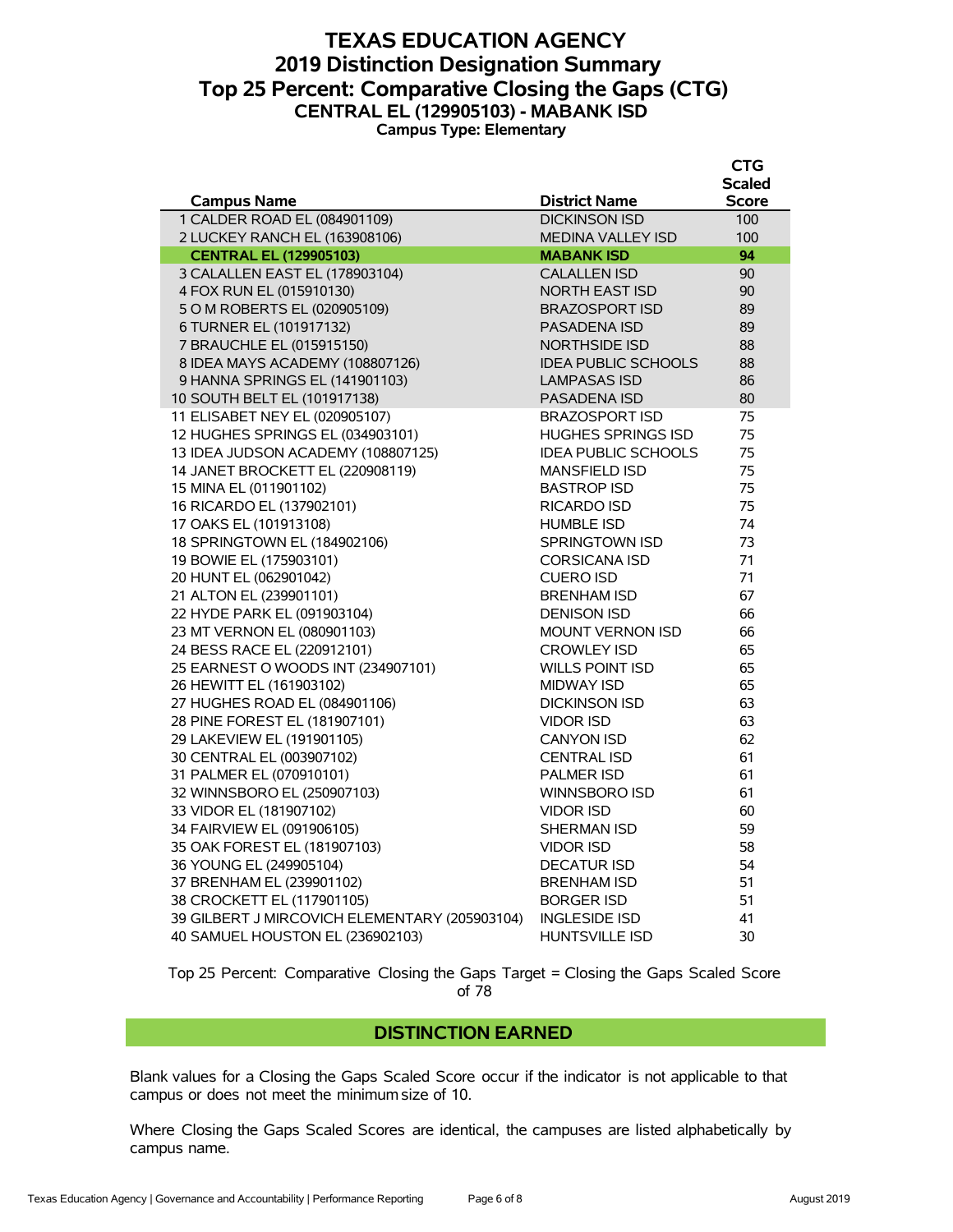#### **TEXAS EDUCATION AGENCY 2019 Distinction Designation Summary Postsecondary Readiness CENTRAL EL (129905103) - MABANK ISD Campus Type: Elementary**

|                                                                                           | Indicator    |                 |
|-------------------------------------------------------------------------------------------|--------------|-----------------|
| <b>Indicator</b>                                                                          | <b>Score</b> | <b>Ouartile</b> |
| Pct of STAAR Results at Meets Grade Level or Above (All Subjects)                         | 57.0%        | O1              |
| Pct of Grade 3–8 Results at Meets Grade Level or Above in Both<br>Reading and Mathematics | 49.0%        | Q1              |
| Four-Year Longitudinal Graduation Rate                                                    |              |                 |
| Four-Year Longitudinal Graduation Plan Rate                                               |              |                 |
| <b>TSI Criteria Graduates</b>                                                             |              |                 |
| College, Career, and Military Ready Graduates                                             |              |                 |
| <b>SAT/ACT Participation</b>                                                              |              |                 |
| AP/IB Examination Participation: Any Subject                                              |              |                 |
| <b>CTE Coherent Sequence Graduates</b>                                                    |              |                 |
| <b>Total Indicators for Postsecondary Readiness</b>                                       |              | $2$ of $2$      |

Evaluation of campus outcomes: 2 of 2 eligible indicators in Q1 (Top Quartile)

2 of  $2 = 100%$ 

Distinction Target: Elementary = 50% or higher

#### **DISTINCTION EARNED**

Blank values for an indicator score occur if the indicator is not applicable to that campus or does not meet the minimum size of 10 students.

Blank values for a quartile occur if there are fewer than 20 campuses in the campus comparison group with data for each qualifying indicator.